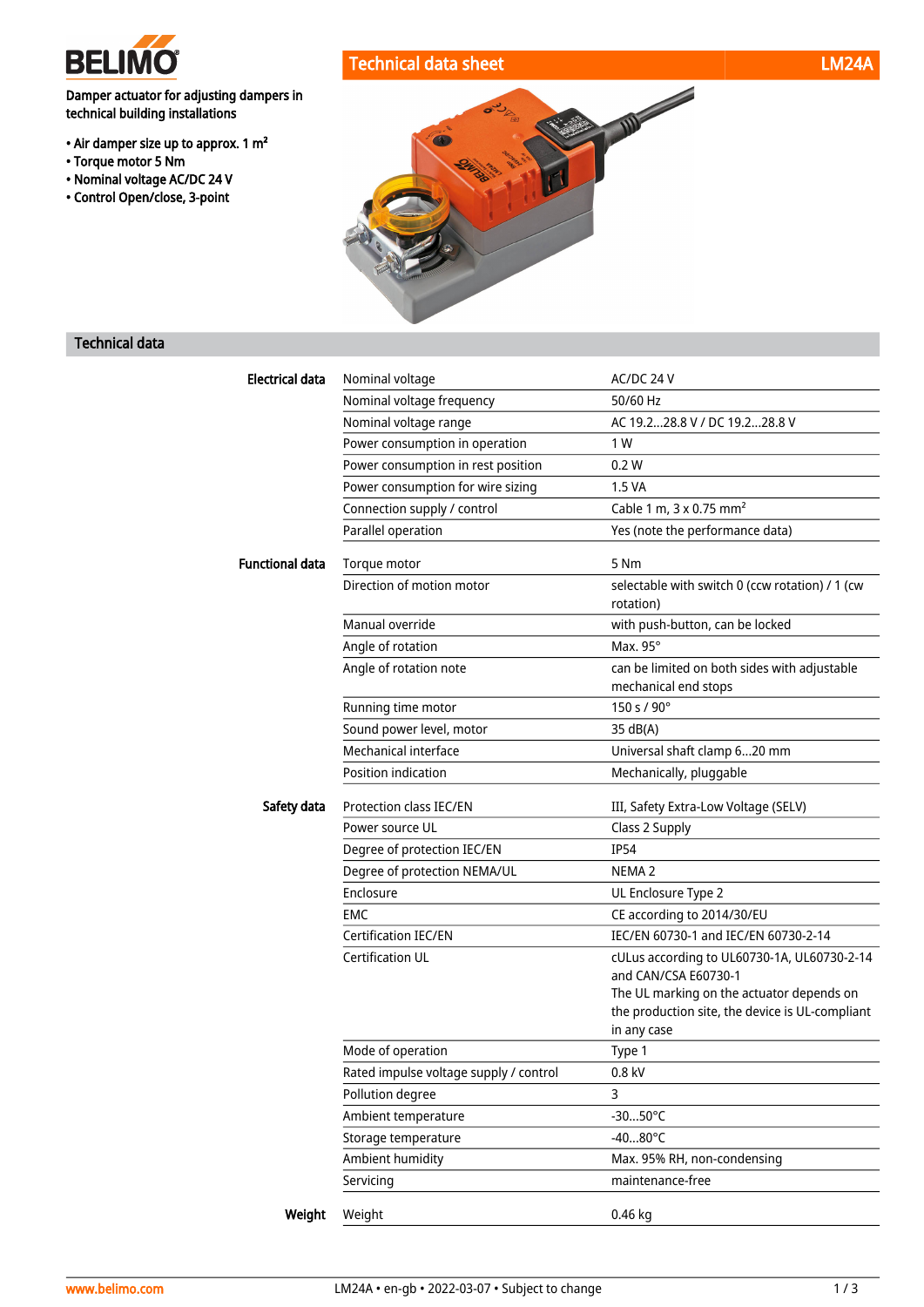

# Technical data sheet LM24A



• This device has been designed for use in stationary heating, ventilation and air-conditioning systems and must not be used outside the specified field of application, especially in aircraft or in any other airborne means of transport.

- Outdoor application: only possible in case that no (sea) water, snow, ice, insolation or aggressive gases interfere directly with the device and that it is ensured that the ambient conditions remain within the thresholds according to the data sheet at any time.
- Only authorised specialists may carry out installation. All applicable legal or institutional installation regulations must be complied during installation.
- The device may only be opened at the manufacturer's site. It does not contain any parts that can be replaced or repaired by the user.
- Cables must not be removed from the device.
- To calculate the torque required, the specifications supplied by the damper manufacturers concerning the cross-section, the design, the installation situation and the ventilation conditions must be observed.
- The device contains electrical and electronic components and must not be disposed of as household refuse. All locally valid regulations and requirements must be observed.

#### Product features

| Simple direct mounting             | Simple direct mounting on the damper shaft with a universal shaft clamp, supplied with an anti-<br>rotation device to prevent the actuator from rotating. |
|------------------------------------|-----------------------------------------------------------------------------------------------------------------------------------------------------------|
| Manual override                    | Manual override with push-button possible (the gear is disengaged for as long as the button is<br>pressed or remains locked).                             |
| Adjustable angle of rotation       | Adjustable angle of rotation with mechanical end stops.                                                                                                   |
| <b>High functional reliability</b> | The actuator is overload protected, requires no limit switches and automatically stops when the<br>end stop is reached.                                   |

## Accessories

| <b>Electrical accessories</b> | <b>Description</b>                                                                                     | <b>Type</b>      |
|-------------------------------|--------------------------------------------------------------------------------------------------------|------------------|
|                               | Auxiliary switch 1 x SPDT add-on                                                                       | S <sub>1</sub> A |
|                               | Auxiliary switch 2 x SPDT add-on                                                                       | S <sub>2</sub> A |
|                               | Feedback potentiometer 140 $\Omega$ add-on                                                             | P140A            |
|                               | Feedback potentiometer 200 $\Omega$ add-on                                                             | P200A            |
|                               | Feedback potentiometer 500 $\Omega$ add-on                                                             | <b>P500A</b>     |
|                               | Feedback potentiometer 1 kΩ add-on                                                                     | P1000A           |
|                               | Feedback potentiometer 2.8 kΩ add-on                                                                   | P2800A           |
|                               | Feedback potentiometer 5 k $\Omega$ add-on                                                             | <b>P5000A</b>    |
|                               | Feedback potentiometer 10 kΩ add-on                                                                    | P10000A          |
| <b>Mechanical accessories</b> | <b>Description</b>                                                                                     | <b>Type</b>      |
|                               | Shaft extension 170 mm Ø10 mm for damper shaft Ø 616 mm                                                | AV6-20           |
|                               | Shaft clamp one-sided, clamping range Ø620 mm, Multipack 20 pcs.                                       | K-ELA            |
|                               | Shaft clamp one-sided, clamping range Ø610 mm, Multipack 20 pcs.                                       | K-ELA10          |
|                               | Shaft clamp one-sided, clamping range Ø613 mm, Multipack 20 pcs.                                       | K-ELA13          |
|                               | Shaft clamp one-sided, clamping range Ø616 mm, Multipack 20 pcs.                                       | K-ELA16          |
|                               | Anti-rotation mechanism 180 mm, Multipack 20 pcs.                                                      | Z-ARS180         |
|                               | Form fit insert 8x8 mm, Multipack 20 pcs.                                                              | ZF8-LMA          |
|                               | Form fit insert 10x10 mm, Multipack 20 pcs.                                                            | ZF10-LMA         |
|                               | Form fit insert 12x12 mm, Multipack 20 pcs.                                                            | ZF12-LMA         |
|                               | Form fit insert 8x8 mm, with angle of rotation limiter and position<br>indication, Multipack 20 pcs.   | ZFRL8-LMA        |
|                               | Form fit insert 10x10 mm, with angle of rotation limiter and position<br>indication, Multipack 20 pcs. | ZFRL10-LMA       |
|                               | Form fit insert 12x12 mm, with angle of rotation limiter and position<br>indication, Multipack 20 pcs. | ZFRL12-LMA       |
|                               | Position indicator, Multipack 20 pcs.                                                                  | $Z-PI$           |